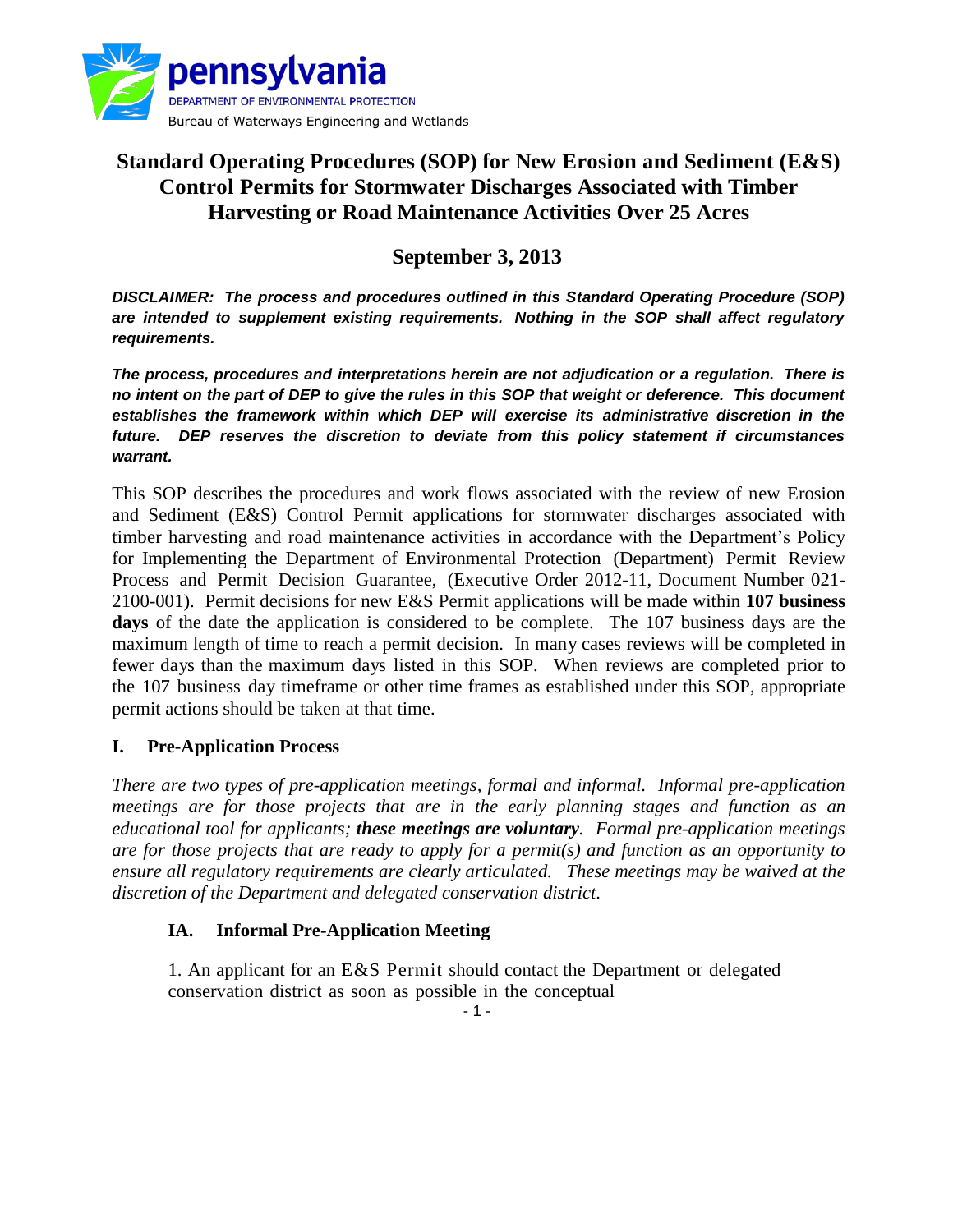planning stages of the project and request an informal pre-application meeting. This meeting should include the delegated conservation district and the regional office.

2. If the regional office was contacted by the applicant to schedule an informal preapplication meeting, the regional office will invite the delegated conservation district to attend. If the delegated conservation district was contacted by the applicant to schedule an informal pre-application meeting, the delegated conservation district will invite the regional office to attend.

3. At the informal pre-application meeting, the Department or delegated conservation district staff should identify the type(s) of permits required for the project, an explanation of the permit application process and the interrelationship of the various permits, and provide an explanation of the Permit Review Process and timelines.

4. It is useful, but not mandatory, for the Department or the delegated conservation district staff to remain available to the applicant throughout the development of the project details and technical design to ensure a thorough understanding of the plans by the Department and delegated conservation district staff, assure adherence to applicable regulatory and statutory requirements, and to gain insight into potential regulatory concerns and identify potential solutions.

## **IB. Formal Pre-Application Meeting**

1. It is recommended that the applicant contact the regional office or delegated conservation district to schedule a formal pre-application meeting. The delegated conservation district or the Department may recommend that a formal pre-application meeting be held. If the formal meeting is held, the meeting attendees may include the applicant, the applicant's consultant, the delegated conservation district, the regional director (if applicable), and representatives of all appropriate Department programs.

2. Department regional office and delegated conservation district staff will follow the Policy for Permit Coordination (Executive Order 2012-11, Document ID 021-2000-301) during the pre-application conference.

3. During the pre-application conference, the Department regional office or delegated conservation district staff should provide an explanation of the number and types of permits required for the project and provide the applicant with the Permit Review Process timeframes.

4. The Department regional office or delegated conservation district staff should complete the pre-application conference checklist (Appendix A in the Policy for Permit Coordination, Document ID 021-2000-301) during the pre-application meeting, and maintain a record of attendance.

5. The applicant's consultant should complete a summary of the meeting which will be Provided to and verified by the conservation district and the Department.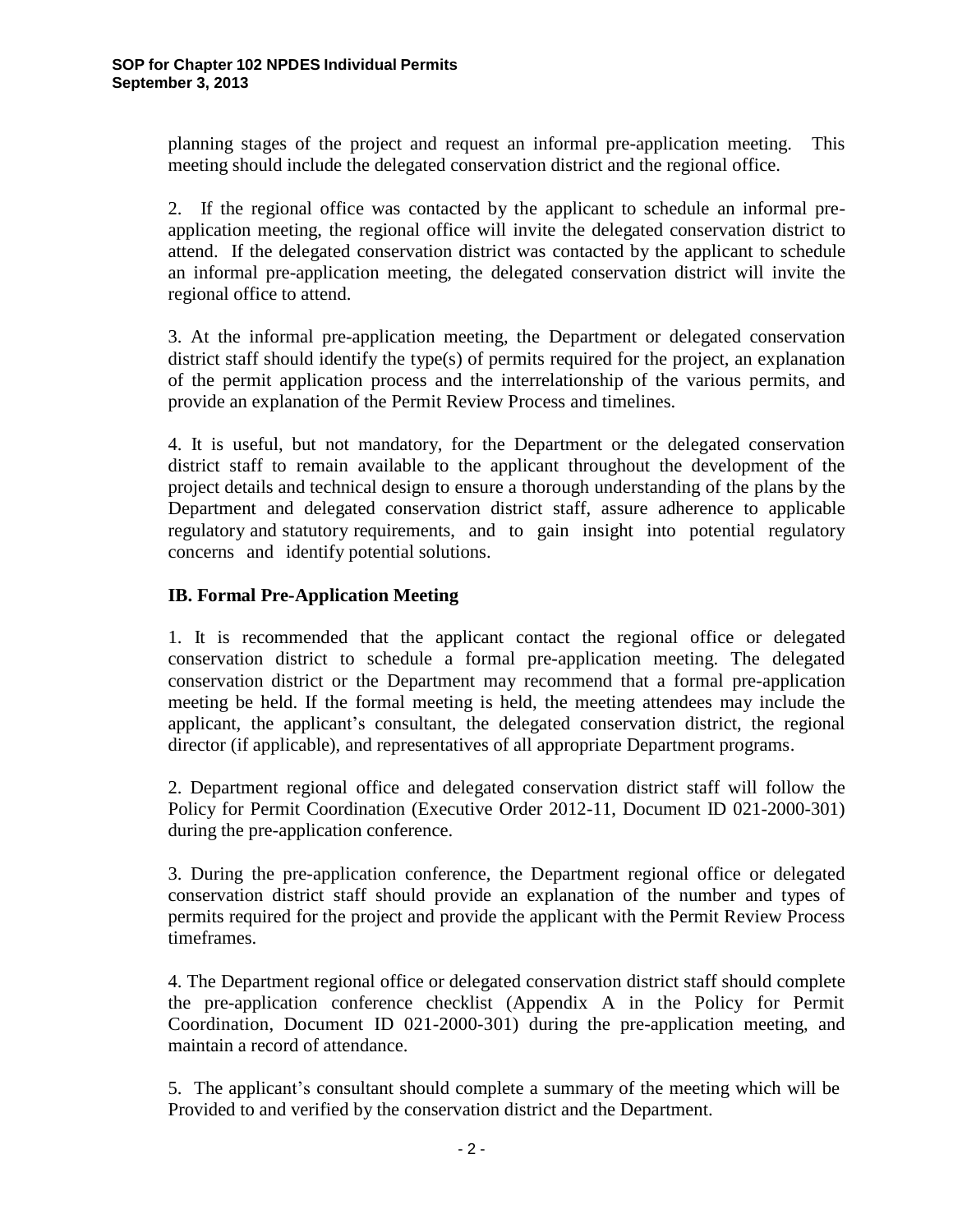6. The Department regional office will designate a Department application manager for the project.

7. The Department regional director will provide direction to the application manager on the priority of the permit application, as necessary.

## **II. Application Completeness Review**

Note: Please refer to the supplemental SOP for implementing the Pennsylvania Natural Diversity Inventory (PNDI) during pre-application meetings and during the review and evaluation of an application for a new E&S Permit for stormwater discharges associated with timber harvesting and road maintenance activities.

When the applicant has submitted an application package to either the delegated conservation district or the Department regional office, the conservation district or the Department application manager will conduct the following:

- 1. If a formal pre-application meeting was not held prior to application package submission, the conservation district and the regional office will meet (this can be done by conference call) within 5 business days of receipt of the application to designate the application manager for the application, determine the priority of the permit application review and establish the permit review process time frame(s), when applicable.
- 2. Assign the permit application package a permit number.
- 3. The delegated conservation district and Department staff will process and deposit permit application fees in accordance with the Bureau's PCM that provides clarification on the Department's policy for the Deposit of Fees, Fines, Penalties and Other Revenue (Document OAM-1000-01, November 29, 2012).
- 4. If the delegated conservation district is processing the permit application, the district will forward the following to the Department Regional Office upon receipt of the application package:

A photocopy of the first page of the General Information Form (GIF), a photocopy of the first page of the E&S Permit application and the check for the disturbed acre fee.

- 5. The delegated conservation district may forward the disturbed acre checks to the regional office as they are received or may bundle them and forward all disturbed acre fee checks at least once a week to the regional office. Conservation districts **should not hold** the disturbed acre fee until the application completeness check has been completed.
- 6. The Department regional office will provide an e-mail confirmation to the delegated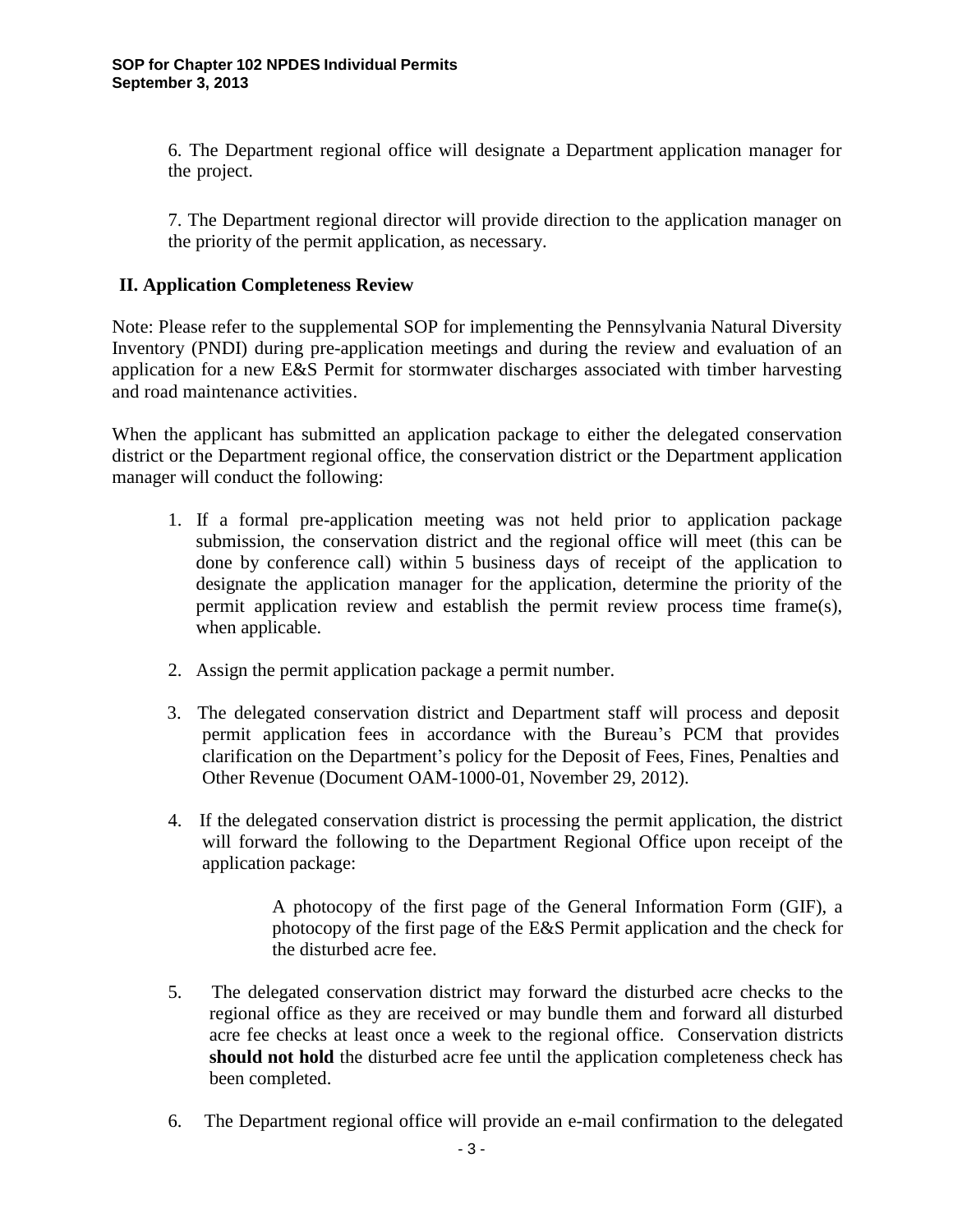conservation district upon receipt of the disturbed acre fee checks.

7. The delegated conservation district will deposit payment of the permit application administrative filling fee for the E&S Permit to the appropriate district Clean Water Fund within 10 business days of the receipt of the application package. Delegated conservation districts should not hold the permit application fee until the

application completeness review is done.

- 8. The conservation district or the Department application manager will review the application package within 15 business days of receipt to ensure that it is a complete and technically adequate application package. The completeness checklist submitted with the permit application should be used to complete this review. If the application is complete proceed to Section IIA; if the application is incomplete continue with this section.
- 9. If the application contains deficiencies that are determined to be minor, the conservation district or the Department application manager will contact the applicant by telephone to explain the deficiency and offer the opportunity to submit the necessary materials informally before the completeness review deadline expires.

A phone log will be kept by each de legated conservation district or Department application manager that details the name of the person contacted, the day and time of the conversation, and notes for all communications regarding the completeness and technical reviews. It is recommended that all logs be retained with the application file.

In the event the delegated conservation district or application manager is unable to contact the applicant by phone or e-mail before the completeness review deadline, the application manager will proceed in accordance with Section IIB.

- 10. If the applicant submits the requested information and the requested information meets the requirements for a complete application, proceed to Section IIA below.
- 11. If the applicant originally failed to submit the required application information, or if the submittal contents are not of sufficient soundness, or if the minor deficiencies were not addressed within the completeness review timeframe, proceed in accordance with Section IIB below.

*If application is complete proceed to IIA; if the application is incomplete proceed to IIB.*

## **IIA. Application Complete**

- 1. If the permit application is complete, the delegated conservation district, (or regional office when the conservation district is not delegated), should send the completeness notification letter to the permit applicant. The Permit Review Process timeframe of 107 business days will be based upon the date of that letter.
- 2. The delegated conservation district should submit the following items to the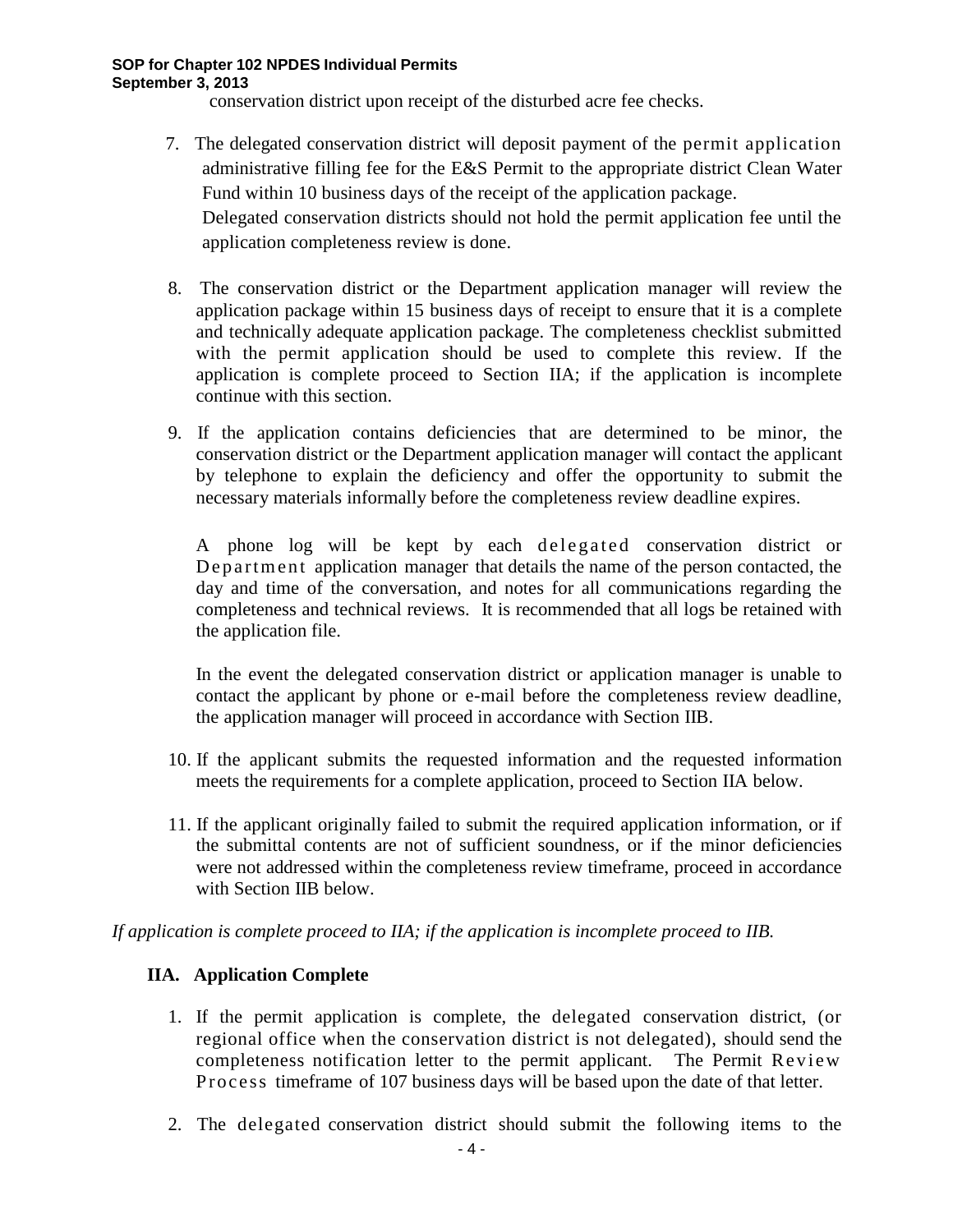appropriate regional office:

Completed entire GIF and E&S Permit application; a copy of the USGS 7.5 minute series quadrangle location map; the weekly permit activity report form; completeness checklist; municipal notification(s) and proof of receipt(s) for county and local government; one copy of the E&S plan; one copy of PCSM/restoration plan; copy of the PHMC Cultural Resources Notice and proof of receipt; and the PNDI search receipt or clearance letter.

The conservation district will retain two copies of the E&S and PCSM restoration plans. One copy is a working copy and the other is a clean copy to be used for public review if one is requested.

- 3. The regional office staff will enter the relevant permit application information into eFACTS using approved procedures and codes.
- 4. The Department will ensure that a public notice regarding the permit application is submitted to the Pennsylvania Bulletin within 5 business days of the receipt of the weekly permit activity report form.

## **IIB. Application Incomplete**

1. In accordance with § 102.6 (c), the delegated conservation district will send the applicant the incompleteness review letter. Only one incompleteness letter will be sent. The applicant has 60 calendar days to provide the necessary information to make the application complete. If the applicant requests in writing to extend the time to respond beyond 60 days, the delegated conservation district or De p a r t m e n t application manager will consult with the applicable permitting section chief to either grant or deny the request. The application manager will draft and sign the extension letter. Either action requires the application manager to respond to the applicant's request in writing including a specific due date for the applicant's response and language providing the applicant a notice that failure to address the deficiencies or respond by the due date will result in the application being determined to be incomplete and considered withdrawn.

*If the applicant provides the necessary information to complete the application return to IIA. If the applicant does not submit the necessary information, continue with this section.*

2. If the applicant does not submit the necessary information to make the application complete within the time frame specified including any extensions authorized in writing, the permit application will be considered withdrawn. When the delegated conservation district is processing the permit they will notify the Department regional office that the necessary information was not submitted within the established time frames. The program manager will notify the applicant that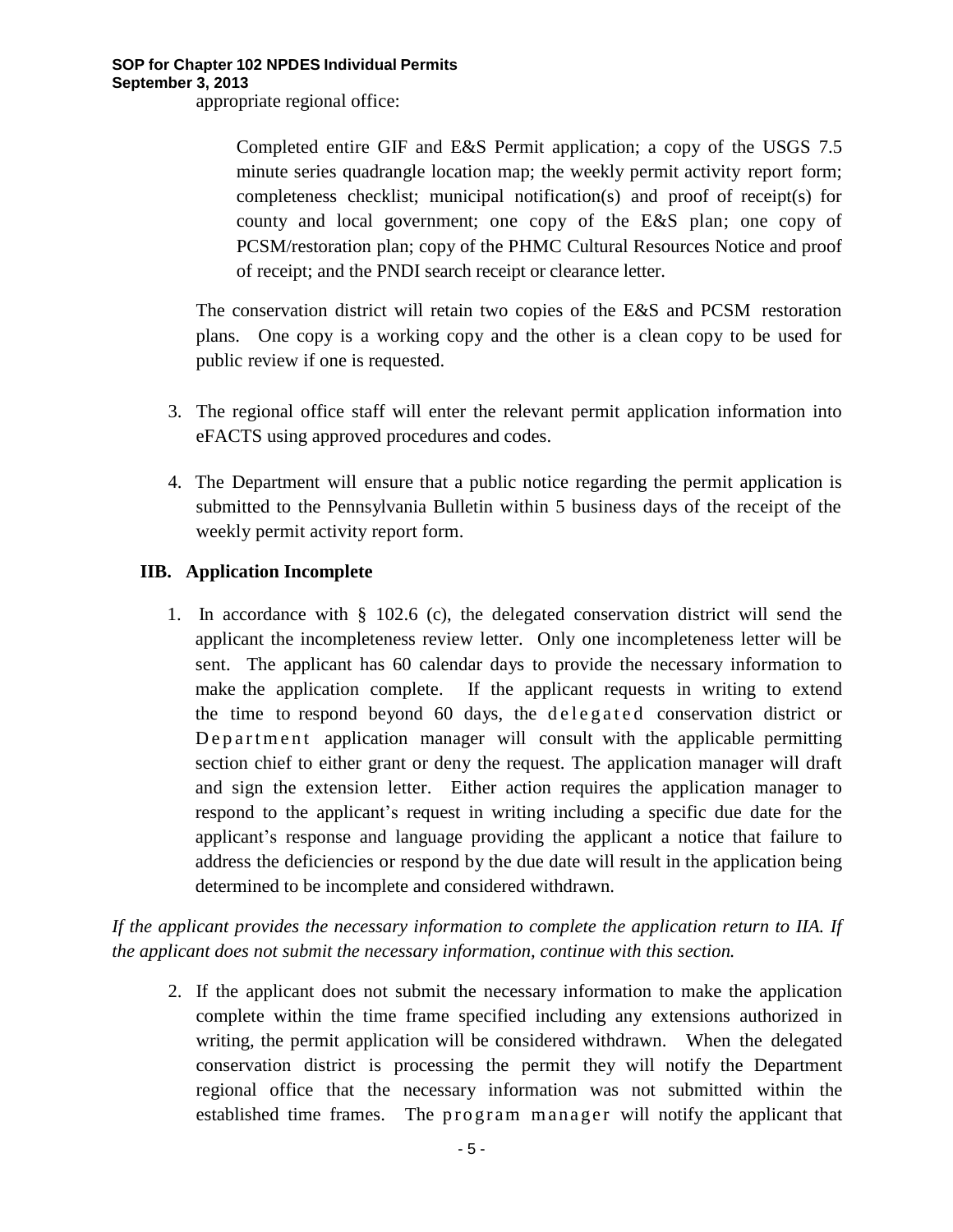the permit application is withdrawn by sending the withdrawal of incomplete application letter.

3. If the application is withdrawn, the delegated conservation district or the Department will close the file and take no further actions. The fees associated with the filing of the permit will not be refunded. The Department application manager will enter the appropriate codes into eFACTS.

*After an application is considered withdrawn, the applicant must submit a new application if they wish to proceed with the project.*

*After the application is considered complete, the reviewers should proceed to technical review. In this review, roles may vary for delegated conservation districts based on their level of PCSM delegation (or lack thereof). Where appropriate, actions have been defined as applicable to districts that are PCSM technically delegated, PCSM engineering delegated or not delegated for PCSM.*

## **IIIA. Technical Review – Initial Plan Submittal**

1. Non-PCSM Delegated Conservation District - The delegated conservation district that is not PCSM delegated will conduct a formal technical review of the E  $\&$  S plan within 47 business days from the date the permit application is considered complete. Appropriate checklists shall be used to guide the technical review. If technical deficiencies exist in the E&S plan, the delegated conservation district will document the technical deficiencies in a letter attached to an e-mail to the Department application manager. This documentation of technical deficiencies will cite the statutory and regulatory obligation(s) that the applicant has failed to meet. The regional office will conduct a simultaneous review of the PCSM plan. Appropriate checklists shall be used to guide the technical review. Any technical deficiencies, including those identified by the delegated conservation district in the review of the E&S plan, should be documented in a technical deficiency letter to the applicant/owner and consultant which is prepared by the Department application manager, reviewed by the section chief and reviewed and signed by the regional office program manager. This documentation of technical deficiencies will cite the statutory or regulatory requirement(s) that the applicant has failed to meet. The letter will offer the applicant the opportunity to meet with the regional office and the conservation district to discuss the technical deficiencies. The letter will also include the requirement that revised plans should be submitted within 60 calendar days of the date of the technical deficiency letter. If the applicant requests in writing to extend the time to respond beyond 60 days, the delegated conservation district will consult with the applicable permitting section chief to either grant or deny the request. Either action requires the application manager to respond to the applicant's request in writing including a specific due date for the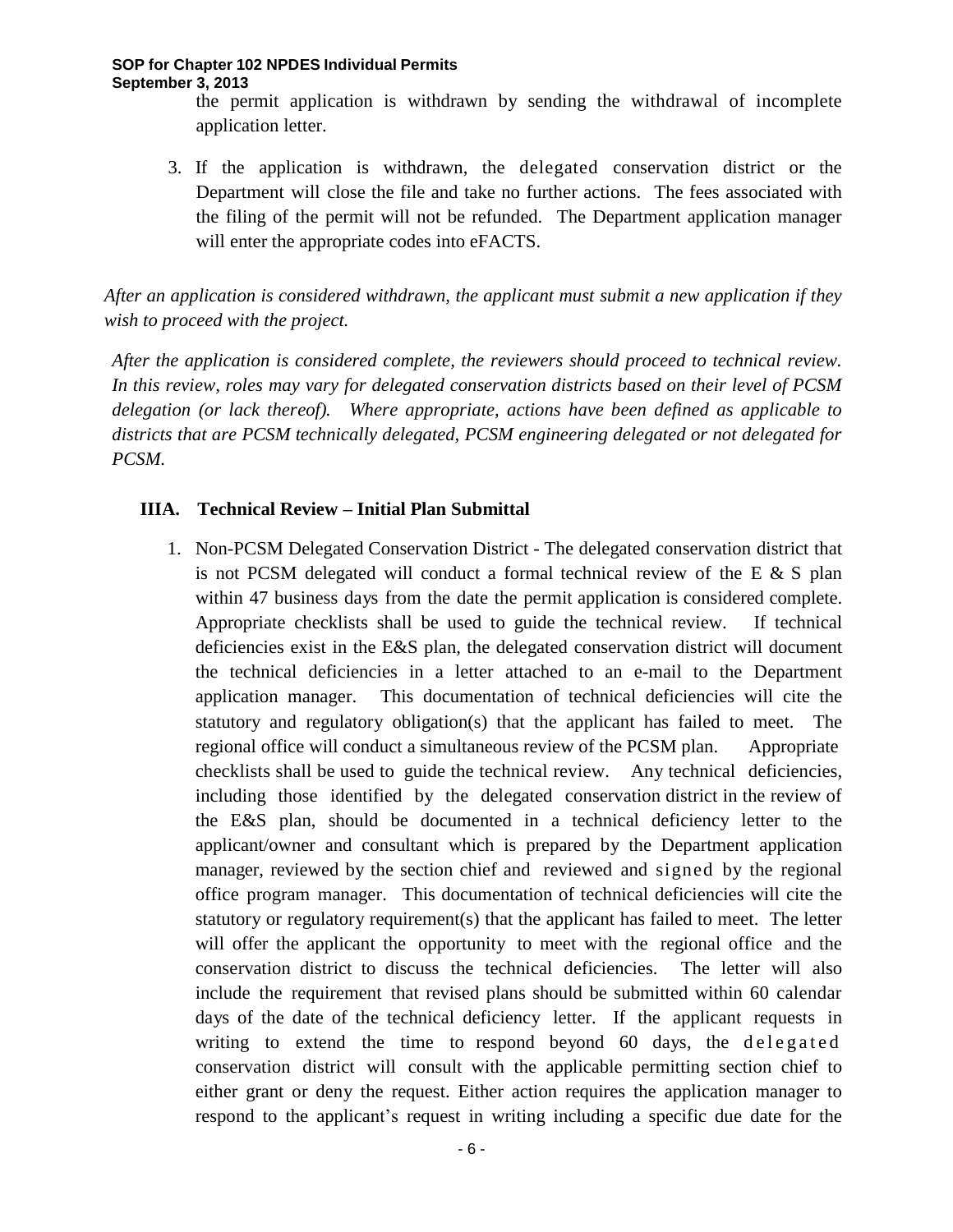applicant's response and language providing the applicant a notice that failure to address the deficiencies or respond by the due date will result in the application being determined to be incomplete and considered withdrawn.

The revised E&S plan will be submitted to the conservation district and the revised PCSM/restoration plan to the regional office. The Department application manager will enter the appropriate codes into eFACTS at the commencement of the technical review.

2. Technical Review PCSM Delegated Conservation District - If the delegated conservation district is PCSM delegated at the technical review level, the review of the PCSM/restoration plan should be completed within 30 business days of the date the permit application package has been considered complete. This review will be simultaneous with the E&S review, which must be completed in 47 business days. Any technical deficiencies that exist in either the E&S or PCSM plans should be documented in a letter attached to an e-mail to the Department application manager. The regional office will complete its PCSM engineering review in 17 business days after the conservation district has completed its PCSM technical review. Any technical deficiencies, including those identified by the delegated conservation district in the review of the E&S and PCSM/restoration plans, should be documented in a technical deficiency letter to the applicant/owner and consultant which is prepared by the Department application manager, reviewed by the section chief and reviewed and signed by the regional office program manager. This documentation of technical deficiencies will cite the statutory or regulatory requirement(s) that the applicant has failed to meet. The letter will offer the applicant the opportunity to meet with the regional office and the conservation district to discuss the technical deficiencies. The letter will also include the requirement that revised plans should be submitted within  $60$  calendar days of the date of the technical deficiency letter. If the applicant requests in writing to extend the time to respond beyond 60 days, the delegated conservation district will consult with the applicable permitting section chief to either grant or deny the request. Either action requires the application manager to respond to the applicant's request in writing including a specific due date for the applicant's response and language providing the applicant a notice that failure to address the deficiencies or respond by the due date will result in the application being determined to be incomplete and considered withdrawn.

The revised E&S plans and one copy of the revised PCSM/restoration plan should be resubmitted to the conservation district. The other two copies of the revised PCSM plan would go to the regional office. If technical deficiencies exist, the Department application manager will enter the appropriate subtask into eFACTS.

3. Engineering Review PCSM Delegated Conservation District or Department - If the delegated conservation district is PCSM delegated at the engineering review level,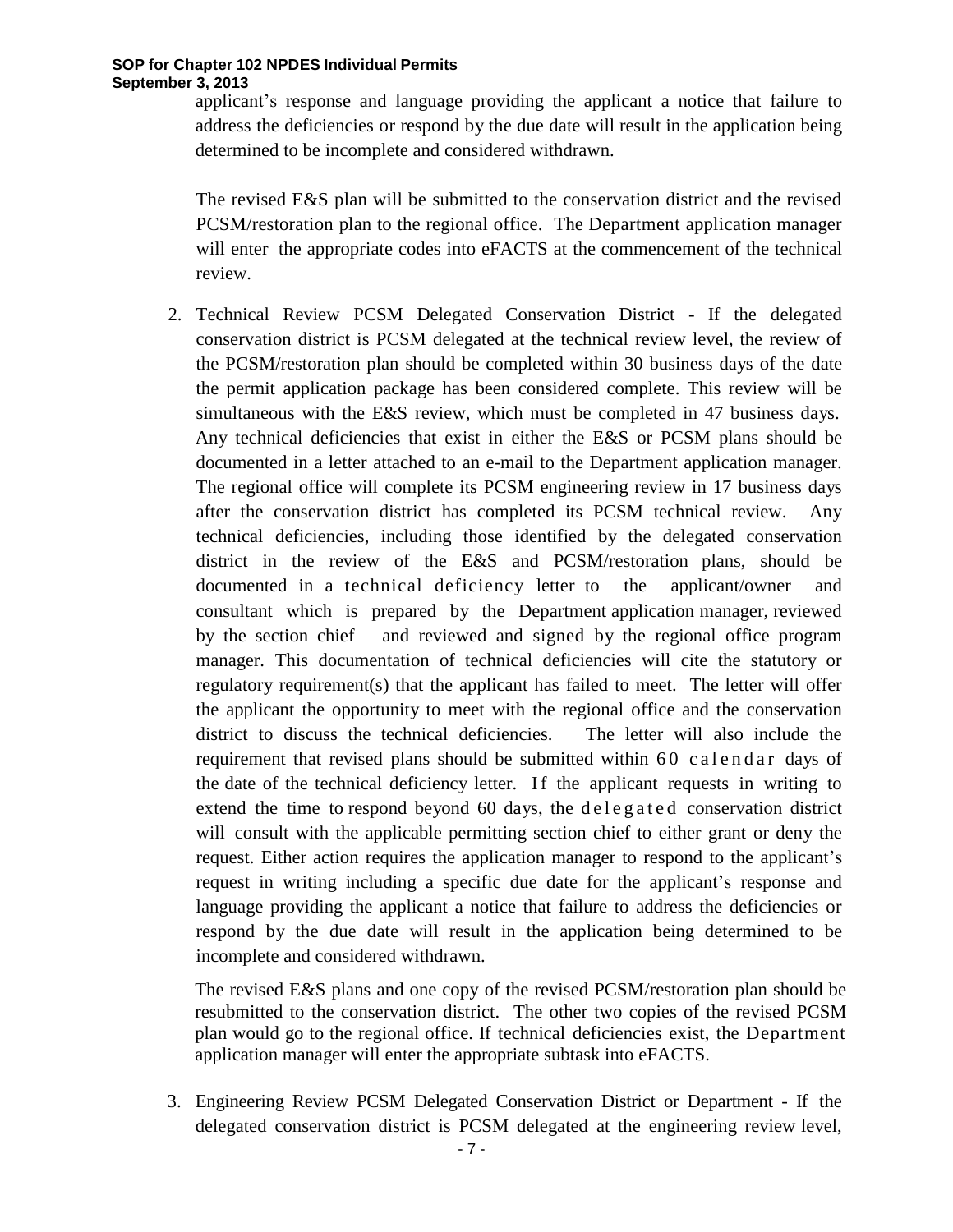or Department when conducting the lead evaluation of the permit application, the technical review of both the E&S plan and the PCSM/restoration plan will be completed within 47 business days of the date the permit application is considered complete. Any technical deficiencies that exist in the E&S and PCSM/restoration plans should be documented by the delegated conservation district or Department in a letter attached to an e-mail to the regional office. This documentation of technical deficiencies will cite the statutory and regulatory obligation(s) that the applicant has failed to meet. The technical deficiencies should be documented in a technical deficiency letter to the applicant/owner and consultant which is prepared by the Department section chief and reviewed and signed by the program manager. This documentation of technical deficiencies will cite the statutory or regulatory requirement(s) that the application has failed to meet. The letter will offer the applicant/owner and consultant the opportunity to meet with the regional office and the conservation district to discuss the technical deficiencies. The letter will also include the requirement that revised plans should be submitted within 60 calendar days of the date of the technical deficiency letter. If the applicant requests in writing to extend the time to respond beyond  $60$  days, the delegated conservation district will consult with the applicable permitting section chief to either grant or deny the request. Either action requires the application manager to respond to the applicant's request in writing including a specific due date for the applicant's response and language providing the applicant a notice that failure to address the deficiencies or respond by the due date will result in the application being determined to be incomplete and considered withdrawn.

The revised E&S and PCSM/restoration plans should be submitted to the conservation district. If technical deficiencies exist, the Department application m an ager will enter the appropriate subtask into eFACTS.

*If there are no deficiencies after technical review, the application manager should proceed to make a permit decision (section IV.).*

*If there are technical deficiencies, continue to technical review – plan resubmittal (Section IIIB). If the applicant does not respond within the 60 calendar day timeframe, continue to technical review, no applicant response (Section IIIC).*

*If the applicant upon receiving the technical deficiency letter requests the elevated review process the Department application Manager will move to elevated review process (section IIID.)*

### **IIIB. Technical Review – Plan Resubmittal**

1. The Department application manager will coordinate the review of the revised plans to ensure that any revisions to the PCSM/restoration plan are also properly revised in the E&S plan or otherwise addressed and vice versa (revisions to E&S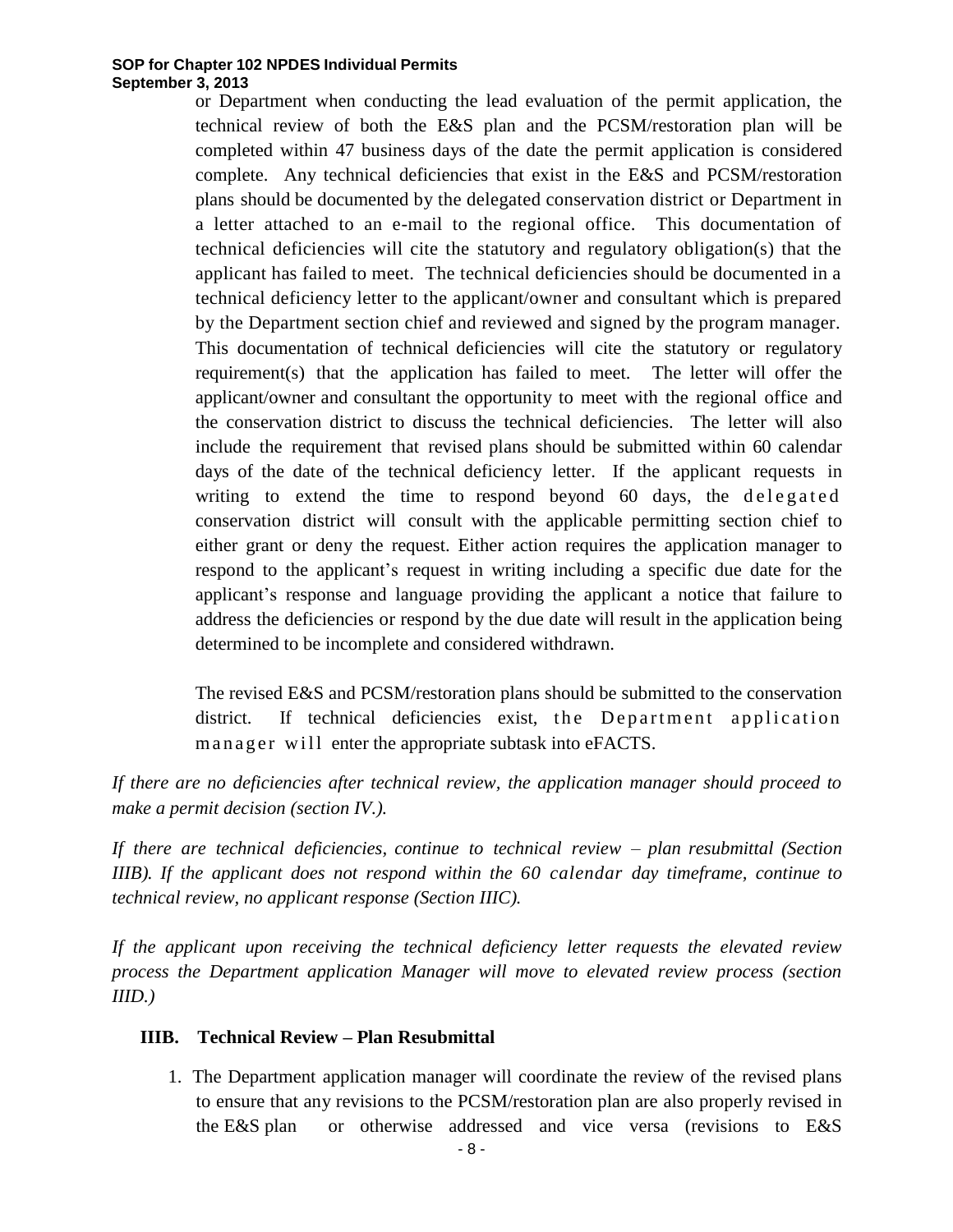plan are correspondingly revised in the PCSM/restoration plans, if necessary). If the delegated conservation district is PCSM delegated, the Department section chief will ensure that the delegated conservation district also receives a copy of the revised PCSM/restoration plan. When revised plans are submitted, the Department application manager will enter the dates for the appropriate subtasks into eFACTS.

2. Non-PCSM Delegated Conservation District - The delegated conservation district that is not PCSM delegated will conduct a formal technical review of the resubmitted E & S plan within 22 business days from the date of the resubmittal. Appropriate checklists shall be used to guide the technical review. If technical deficiencies remain in the E&S plan, the delegated conservation district will document the technical deficiencies in a letter attached to an e-mail to the Department application manager. This documentation of technical deficiencies will cite the statutory and regulatory requirement(s) that the application has failed to meet. The regional office will conduct a simultaneous review of the PCSM/restoration plan. Appropriate checklists shall be used to guide the technical review. If after the second te chnical review any technical deficiencies still exist with either the E&S or PCSM plans the section chief and program manager will meet to review the application. After that meeting the Department may decide to (1) withdraw the application, (2) deny the application, or (3) proceed with the elevated review process.

2. Technical Review PCSM Delegated Conservation District - If the delegated conservation district is PCSM delegated at the technical review level, the review of the PCSM/restoration plan should be completed within 15 business days of the date of the resubmittal. This review will be simultaneous with the E&S review, which must be completed in 22 business days. Any technical deficiencies that remain in the both the E&S and PCSM/restoration plans should be documented in a letter attached to an e-mail to the Department application manager. The regional office will complete its PCSM engineering review in 7 business days after the conservation district has completed its PCSM/restoration technical review. If after the s e c o n d t e c h n i c a l r e v i e w a ny technical deficiencies still exist with either the E&S or PCSM/restoration plans the section chief and program manager will meet to review the application. After that meeting the Department may decide to (1) withdraw the application, (2) deny the application, or (3) proceed with the elevated review process.

4. 3. \*\*Engineering Review PCSM Delegated Conservation District or Department - If the delegated conservation district is PCSM delegated at the engineering review level, the technical review of both the E&S plan and the PCSM/restoration plan will be completed within 22 business days from the date of the resubmittal. Any technical deficiencies that remain in the both the E&S and PCSM/restoration plans should be documented in a letter attached to an e-mail to the Department application manager. If after the second technical review any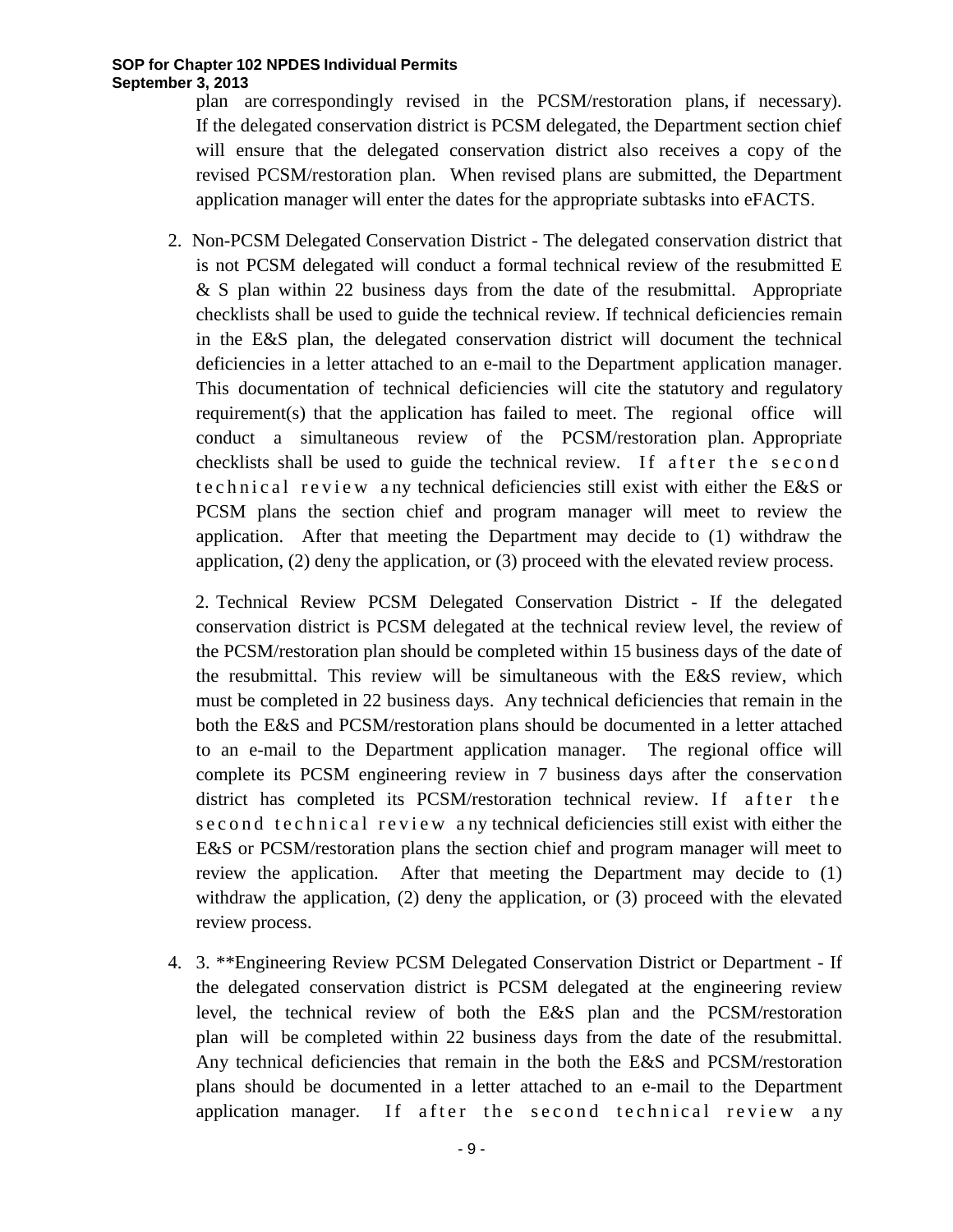technical deficiencies still exist with either the E&S or PCSM/restoration plans the section chief and program manager will meet to review the application. After that meeting the Department may decide to (1) withdraw the application, (2) deny the application, or (3) proceed with the elevated review process.

*If the resubmitted plan is found to be technically adequate proceed to Technical Decision by the Conservation District (section IV).*

*If the resubmitted plan, is an incomplete submission, the application should be considered withdrawn; proceed to section IIIC and follow steps 2 and 3.*

*If the resubmitted plan contains technical deficiencies for any reason, and the application should be considered for permit denial; proceed to section VI.*

*If the resubmitted plan contains technical deficiencies for any reason, the application should go to the elevated review process; proceed to section IIID.*

## **IIIC. Technical Review – No Applicant Response**

- 1. If the applicant does not submit the necessary information to make the application complete within the 60 calendar day timeframe, the permit application will be considered incomplete and will be withdrawn.
- 2. The delegated conservation district will notify the Department section chief that the necessary information was not submitted within the established time frames. The Department section chief will prepare the withdrawal of technically deficient letter to notify the applicant/owner and consultant that the permit application is withdrawn. This letter will be reviewed and signed by the program manager.
- 3. If the application is withdrawn, the conservation district and the Department application manager will close the file and take no further actions. The fees associated with the filing of the permit will not be refunded. The Department application manager will enter the appropriate codes into eFACTS.

## **IIID. Elevated Review Process**

When an applicant makes a request for an elevated review, or for applications that continue to be technically deficient, and for which the technical deficiencies have not been resolved satisfactorily within the established response timeframe, including any approved extension, will be subject to the elevated review process.

1. The delegated conservation district or the Department application manager will notify the program manager at the regional office. The Program Manager will notify the Regional Director of the elevated review, and arrange a time to discuss the details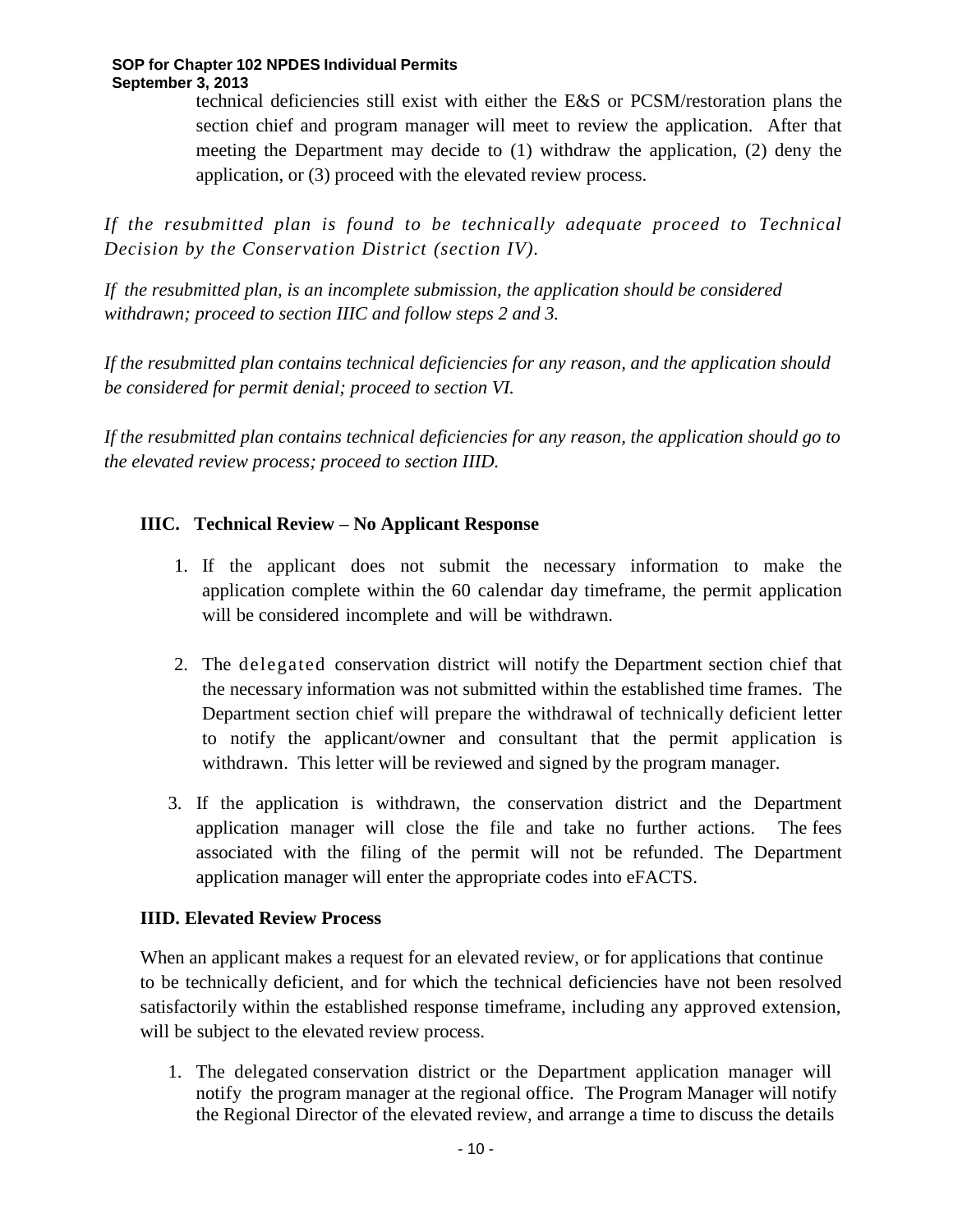of the application and the noted deficiencies. The Program Manager and the Regional Director may contact the Bureau Director and/or the Deputy Secretary for advice or assistance. In addition, complex projects involving multiple permit applications with multiple deficiencies may require a face-to-face meeting of all staff involved, including the application manager and the appropriate delegated conservation district staff.

- 2. Staff will agree on a direction for final review of the permit application(s), which may include making a permit decision; having a face-to-face meeting with the applicant and the consultant(s); or having a telephone call with the applicant and the consultant(s) to discuss the remaining technical deficiencies. Department staff will prepare a written summary of the meeting or phone call documenting decisions agreed to at the meeting or during the phone call.
- 3. If the meeting results in an agreement to resolve the outstanding issues, the regional office will inform the applicant that all remaining technical deficiencies must be corrected and revised plans submitted within 10 business days of the date of the meeting. The Regional Director may provide the applicant with an additional 10 business days to respond. If resolution cannot be reached, the deficiencies must be elevated to the Bureau Director for review. The Bureau Director will provide direction on the permit decision which may be advancing with denial of the permit application.
- 4. The Department application manager, in coordination with any additional staff, including appropriate conservation district staff, will conduct the necessary technical review of the resubmitted plans. The review will be completed within 5 business days of the date the revised plans were resubmitted. At the conclusion of this review, the permit decision will be made by the Department.
- 5. If the applicant does not submit revised plans during the elevated review process, the Department will make a permit decision based upon the permit application information available.

*If the decision is made to approve the permit, go to section V.* 

*If the decision is made to deny the permit, go to section VI.*

## **IV. Technical Recommendation by the Conservation District**

1. Non-PCSM Delegated Conservation District or Technical Review PCSM Delegated Conservation District - If the E&S/PCSM plan is found to be technically adequate, the delegated conservation district will forward the following documents and information to the Department application manager:

Completed recommendation for permit action letter, completed E&S technical plan review checklist, two sets of the approved stamped E & S plans and narratives (one set will be sent to the applicant by the regional office; the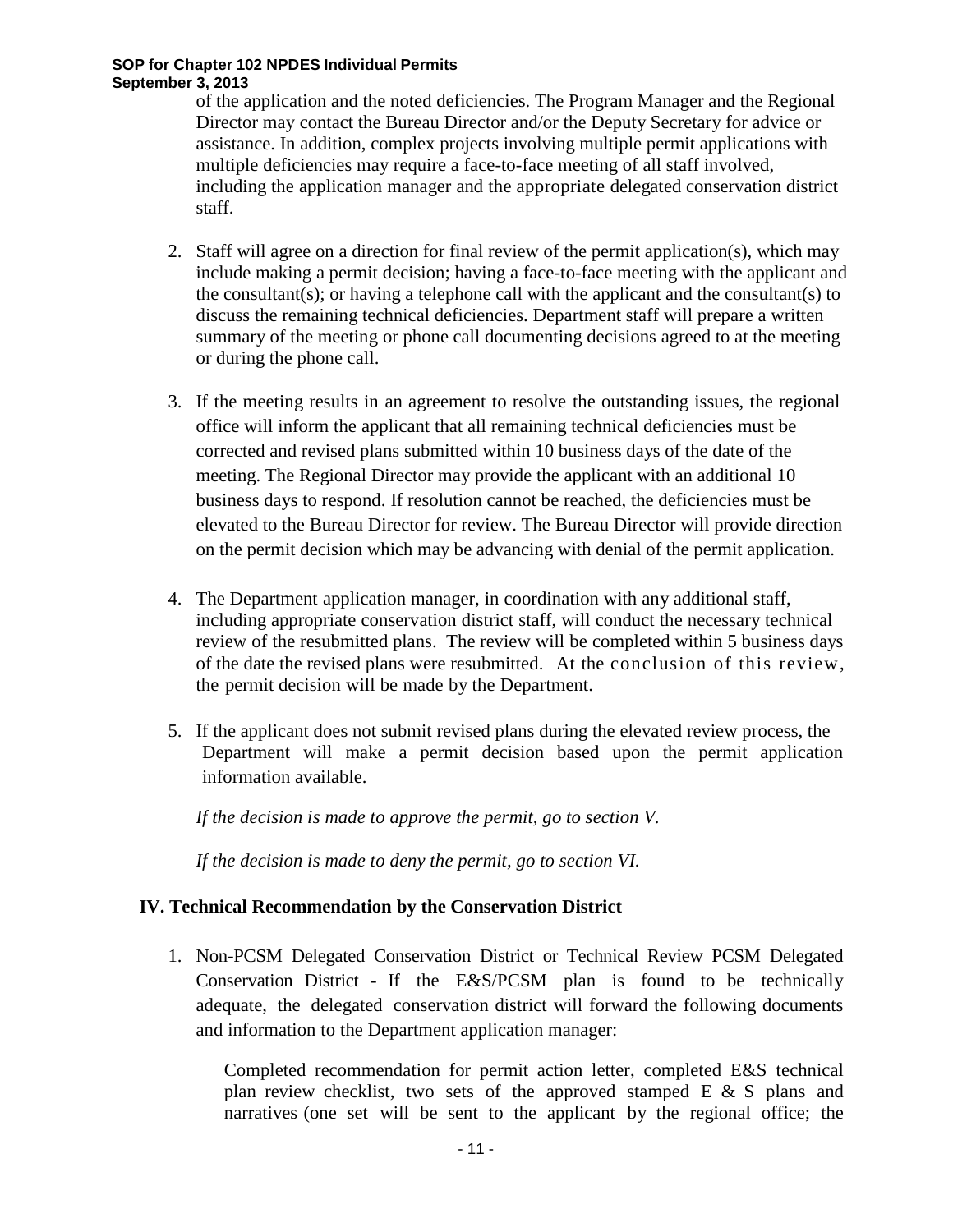region will retain one set). The district will retain the third set of plans.

2. Engineering Review PCSM Delegated Conservation District or Department - If the conservation district is PCSM delegated at the engineering review level and the PCSM/restoration plan is found to be technically adequate, the conservation district will forward the following documents and information to the regional office:

Completed recommendation for permit action letter, completed E&S technical plan review checklist, two sets of approved and stamped E&S plans, completed PCSM/restoration plan, engineering review checklist, two sets of the approved stamped PCSM/restoration plans and narratives (one set will be sent to the applicant by the regional office; the region will retain one set). The district will retain the third set of plans.

3. Once in receipt of these items from the delegated conservation district, the Department section chief and program manager will review the permit application and make a decision to either approve the permit or deny the permit.

*If the decision is made to approve the permit they should move to section V.* 

*If they will be denying the permit they should move to section VI.*

## **V. Permit Approval**

1. The program manager will prepare the pertinent permit documents including any special conditions; sign the permit; prepare the permit issuance cover letter; and distribute the permit and copies of plans as follows:

To permit applicant (if there is more than one permittee, a copy of each of the following must be sent to each permittee):

Copy of the permit cover letter, copy of permit cover sheet, copy of permit and any special permit conditions, one set of stamped and approved E&S plans, one set of stamped and approved PCSM/restoration plans, copy of the Visual Site Inspection Report form, copy of the Permittee/Co-Permittee form, copy of the Notice of Termination

To the delegated conservation district:

Copy of the permit cover letter, copy of permit cover sheet, copy of permit and any special permit conditions, one set of stamped approved PCSM/restoration plans

To the plan preparer:

Copy of permit cover letter, copy of permit cover sheet

To the municipality: